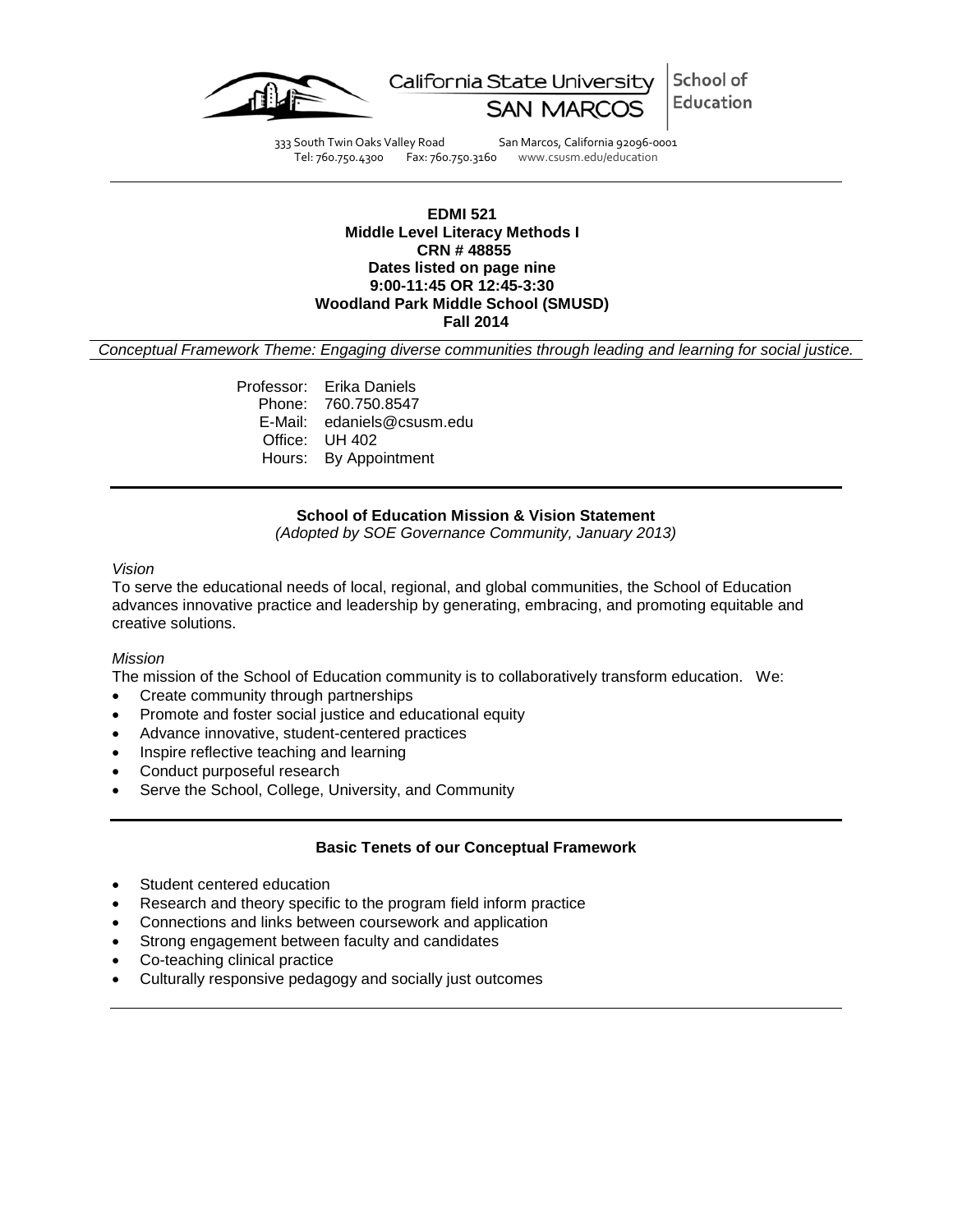# **COURSE DESCRIPTION**

Focuses on developing a preliminary understanding of theory, methodology, and assessment of English Language Arts and second language Learning in self-contained or departmentalized settings.

Daniels: The primary aim of this course is for students to develop an understanding of the theory, methodology, and assessment of English language arts and second language learning in integrated and inclusive elementary and middle school classrooms.

### **Course Prerequisites**

Admission to the SOE Middle Level Education Program

### **Course Objectives**

KNOWLEDGE - Teacher candidates will:

- Gain an understanding of how a first and second language is acquired.
- Gain an understanding of the reading process and its relationship to thought, language and learning and the knowledge of reading content including: word analysis, fluency, vocabularyacademic language- and background knowledge, reading comprehension, literary response and analysis.
- Gain understanding of how to learn to read and write in first and second languages.
- Become familiar with how to "deliver a comprehensive program of systematic, explicit instruction in reading, writing, listening, and speaking aligned to the California Common Core State **Standards**
- Become familiar with "multiple monitoring measures within the three basic types of assessments to determine students' progress towards state adopted content standards."
- Become familiar with "differentiated reading instruction and interventions to meet the needs of the *full range of learners (including struggling readers, students with special needs, English learners, speakers of non-standard English, and advanced learners)* who have varied reading levels and language backgrounds."

SKILLS - Teacher candidates will:

- Become sensitive observers of children's language using behaviors.
- Demonstrate knowledge and ability to utilize multiple monitoring measures within the three basic types of assessments to determine students' progress towards state adopted content standards: entry level assessment for instructional planning, monitoring student progress, post test or summative assessment.
- Be able to analyze and interpret results [of children's reading and writing behaviors] to plan effective and differentiated instruction and interventions.
- Demonstrate knowledge of components of effective instructional delivery in reading, writing and listening and speaking.
- Develop the ability to select appropriate materials and instructional strategies to meet the individual needs of students and use "State Board of Education (SBE)-adopted core instructional materials for both instruction and intervention.
- Develop the ability to differentiate literacy instruction in order to provide Universal Access.
- Learn how to organize the classroom for teaching reading and writing to the *full range of learners (including struggling readers, students with special needs, English learners, speakers of nonstandard English, and advanced learners)* who have varied reading levels and language backgrounds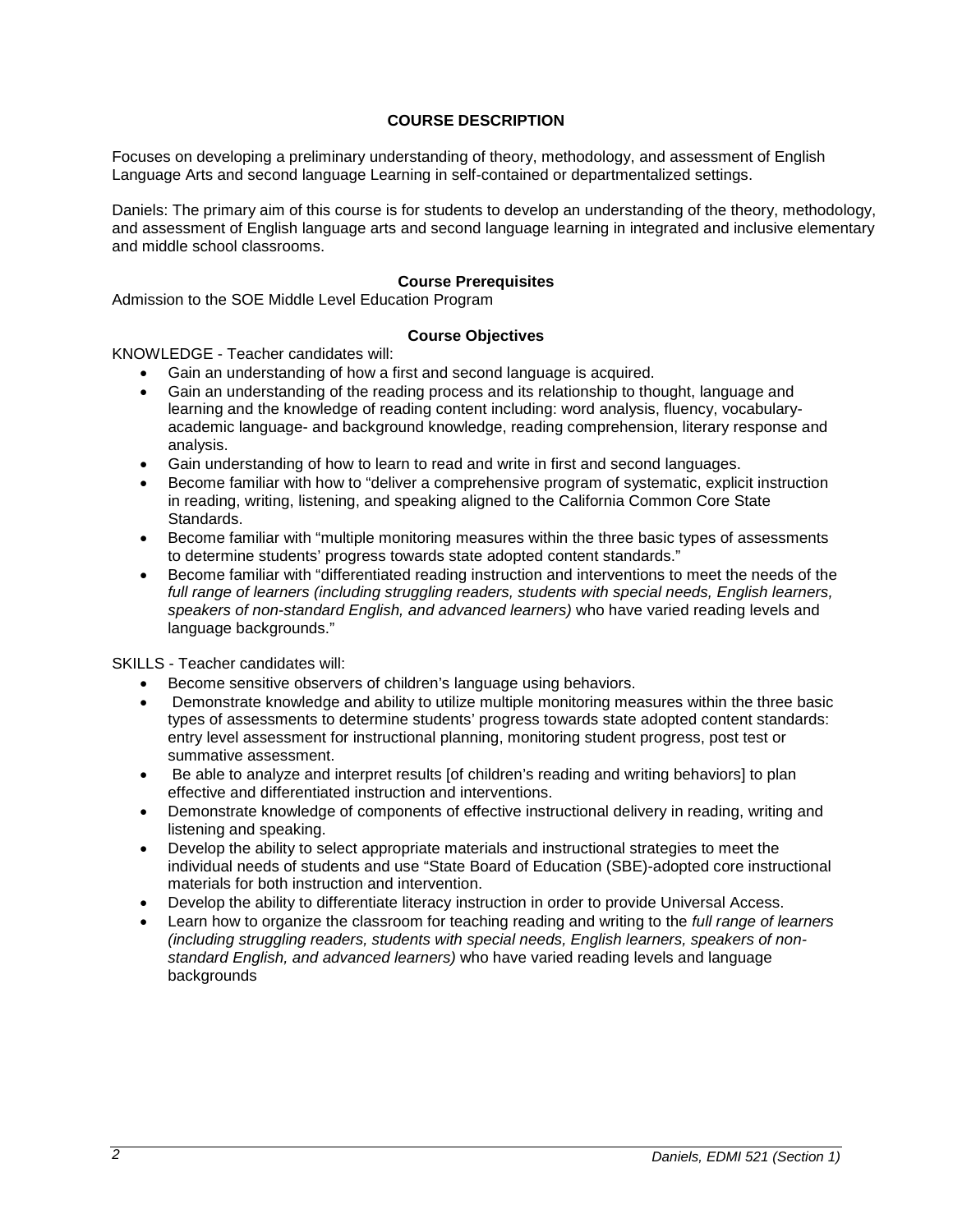ATTITUDES AND VALUES – Teacher candidates will:

- Develop an appreciation for the natural language abilities children possess for processing and producing print.
- To appreciate the need and value of integrating reading writing into all curricular areas
- Affirm the importance of a rich environment for an effective language arts program.
- Develop a sensitivity to and appreciation for culturally and linguistically diverse learners.
- Develop a sensitivity to and appreciation for the importance of reading and writing for students' own personal and professional growth.
- Develop a respect for each student, his/her abilities and background and the student's right to instruction that meets his/her individual needs.

# **Required Text**

Cooper, J. D., Kiger, N., & Robinson, M. (2014). *Constructing Literacy, 9th Edition*. Upper Saddle River, NJ: Prentice Hall. ISBN: 978-1-111-35392-6

# **Authorization to Teach English Learners**

This credential program has been specifically designed to prepare teachers for the diversity of languages often encountered in California public school classrooms. The authorization to teach English learners is met through the infusion of content and experiences within the credential program, as well as additional coursework. Candidates successfully completing this program receive a credential with authorization to teach English learners.

*(Approved by CCTC in SB 2042 Program Standards, August 02)*

# **STUDENT LEARNING OUTCOMES**

### **Teacher Performance Expectation (TPE) Competencies**

The course objectives, assignments, and assessments have been aligned with the CTC standards for the Multiple Subject Credential. This course is designed to help teachers seeking a California teaching credential to develop the skills, knowledge, and attitudes necessary to assist schools and district in implementing effective programs for all students. The successful candidate will be able to merge theory and practice in order to realize a comprehensive and extensive educational program for all students. You will be required to formally address the following TPE in this course:

TPE 1A- Subject-Specific Pedagogical Skills for Multiple Subject Teaching Assignments: Reading Language Arts.

### **California Teacher Performance Assessment (CalTPA)**

Beginning July 1, 2008 all California credential candidates must successfully complete a state-approved system of teacher performance assessment (TPA), to be embedded in the credential program of preparation. At CSUSM this assessment system is called the CalTPA or the TPA for short.

To assist your successful completion of the TPA, a series of informational seminars are offered over the course of the program. TPA related questions and logistical concerns are to be addressed during the seminars. Your attendance to TPA seminars will greatly contribute to your success on the assessment.

Additionally, SOE classes use common pedagogical language, lesson plans (lesson designs), and unit plans (unit designs) in order to support and ensure your success on the TPA and more importantly in your credential program.

The CalTPA Candidate Handbook, TPA seminar schedule, and other TPA support materials can be found on the SOE website:<http://www.csusm.edu/education/CalTPA/ProgramMaterialsTPA.html>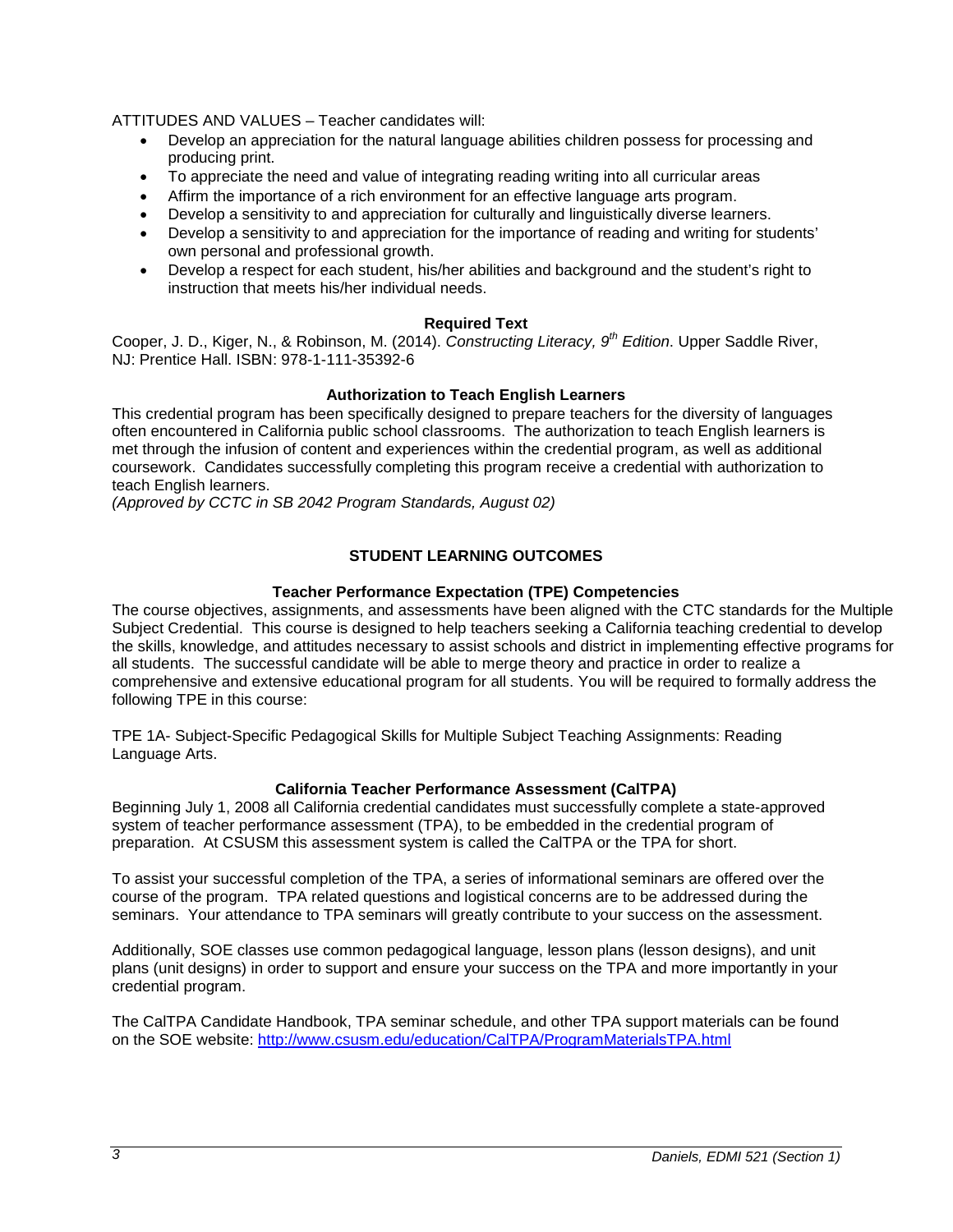# **GENERAL CONSIDERATIONS**

#### **Assessment of Professional Dispositions**

Assessing a candidate's dispositions within a professional preparation program is recognition that teaching and working with learners of all ages requires not only specific content knowledge and pedagogical skills, but positive attitudes about multiple dimensions of the profession. The School of Education has identified six dispositions – social justice and equity, collaboration, critical thinking, professional ethics, reflective teaching and learning, and life-long learning—and developed an assessment rubric. For each dispositional element, there are three levels of performance - *unacceptable*, *initial target*, and *advanced target*. The description and rubric for the three levels of performance offer measurable behaviors and examples.

The assessment is designed to provide candidates with ongoing feedback for their growth in professional dispositions and includes a self-assessment by the candidate. The dispositions and rubric are presented, explained and assessed in one or more designated courses in each program as well as in clinical practice. Based upon assessment feedback candidates will compose a reflection that becomes part of the candidate's Teaching Performance Expectation portfolio. Candidates are expected to meet the level of *initial target* during the program.

## **School of Education Attendance Policy**

Due to the dynamic and interactive nature of courses in the School of Education, all candidates are expected to attend all classes and participate actively. At a minimum, candidates must attend more than 80% of class time, or s/he may not receive a passing grade for the course at the discretion of the instructor. Individual instructors may adopt more stringent attendance requirements. Should the candidate have extenuating circumstances, s/he should contact the instructor as soon as possible. *(Adopted by the COE Governance Community, December, 1997).*

*For this course: Students missing two class sessions will see their grades reduced by one full grade. Students missing three or more class sessions will see their grades reduced by two full grades. Leaving early or arriving late by more than 15 minutes constitutes one absence. Illness and emergencies are considered on a case-by-case basis; however, notification of an absence does not constitute an excuse.* 

### **Students with Disabilities Requiring Reasonable Accommodations**

Candidates with disabilities who require reasonable accommodations must be approved for services by providing appropriate and recent documentation to the Office of Disable Student Services (DSS). This office is located in Craven Hall 4300, and can be contacted by phone at (760) 750-4905, or TTY (760) 750-4909. Candidates authorized by DSS to receive reasonable accommodations should meet with their instructor during office hours or, in order to ensure confidentiality, in a more private setting.

#### **All University Writing Requirement**

Every course at the university, including this one, must have a writing requirement of at least 2500 words. Writing requirements for this class will be met through the signature assignments as described below.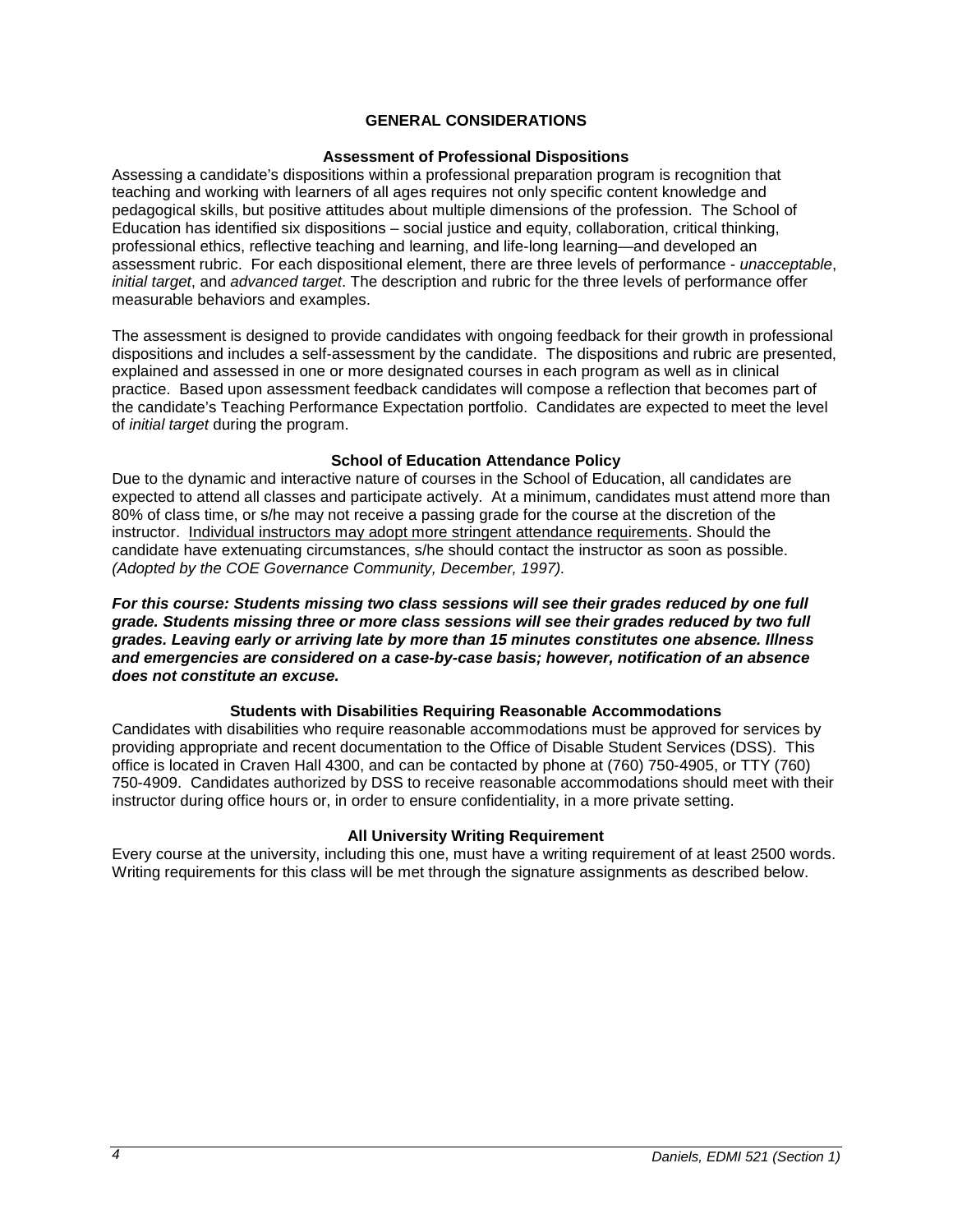## **CSUSM Academic Honesty Policy**

"Students will be expected to adhere to standards of academic honesty and integrity, as outlined in the Student Academic Honesty Policy. All written work and oral presentation assignments must be original work. All ideas/materials that are borrowed from other sources must have appropriate references to the original sources. Any quoted material should give credit to the source and be punctuated with quotation marks.

Students are responsible for honest completion of their work including examinations. There will be no tolerance for infractions. If you believe there has been an infraction by someone in the class, please bring it to the instructor's attention. The instructor reserves the right to discipline any student for academic dishonesty in accordance with the general rules and regulations of the university. Disciplinary action may include the lowering of grades and/or the assignment of a failing grade for an exam, assignment, or the class as a whole."

Incidents of Academic Dishonesty will be reported to the Dean of Students. Sanctions at the University level may include suspension or expulsion from the University.

### **Plagiarism:**

As an educator, it is expected that each candidate will do his/her own work, and contribute equally to group projects and processes. Plagiarism or cheating is unacceptable under any circumstances. If you are in doubt about whether your work is paraphrased or plagiarized see the Plagiarism Prevention for Students website [http://library.csusm.edu/plagiarism/index.html.](http://library.csusm.edu/plagiarism/index.html) If there are questions about academic honesty, please consult the University catalog.

### **Use of Technology**

Candidates are expected to demonstrate competency in the use of various forms of technology (i.e. word processing, electronic mail, Moodle, use of the Internet, and/or multimedia presentations). Specific requirements for course assignments with regard to technology are at the discretion of the instructor. Keep a digital copy of all assignments for use in your teaching portfolio. All assignments will be submitted online, and some will be submitted in hard copy as well. Details will be given in class.

### **Electronic Communication Protocol**

Electronic correspondence is a part of your professional interactions. If you need to contact the instructor, e-mail is often the easiest way to do so. It is my intention to respond to all received e-mails in a timely manner. Please be reminded that e-mail and on-line discussions are a very specific form of communication, with their own nuances and etiquette. For instance, electronic messages sent in all upper case (or lower case) letters, major typos, or slang, often communicate more than the sender originally intended. With that said, please be mindful of all e-mail and on-line discussion messages you send to your colleagues, to faculty members in the School of Education, or to persons within the greater educational community. All electronic messages should be crafted with professionalism and care. Things to consider:

- Would I say in person what this electronic message specifically says?
- How could this message be misconstrued?
- Does this message represent my highest self?
- Am I sending this electronic message to avoid a face-to-face conversation?

In addition, if there is ever a concern with an electronic message sent to you, please talk with the author in person in order to correct any confusion.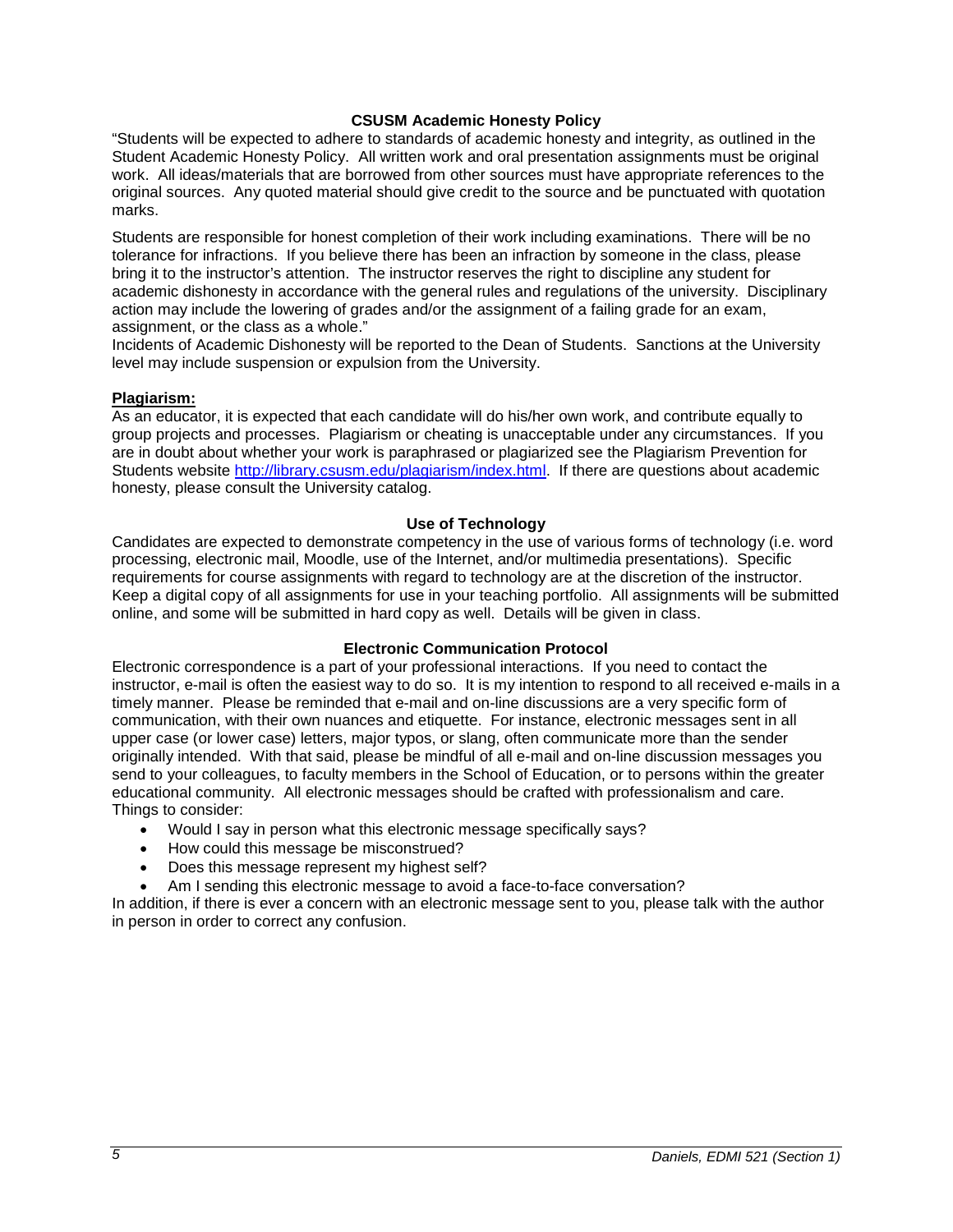# **COURSE REQUIREMENTS**

Assignments are to be turned in on the due date, no exceptions. Hand-written work is not accepted. Assignments should use size 12 font and be double-spaced. Proofread and edit word-processed assignments prior to submission to ensure the text is error-free (grammar, spelling), and ideas are logically and concisely presented. All citations, where appropriate, should use American Psychological Association (APA) format.

| <b>Assignment</b>                                                             | <b>Points</b><br><b>Possible</b> |
|-------------------------------------------------------------------------------|----------------------------------|
| First Grade Observation (September 23, 2014)                                  | 30                               |
| Literacy Lesson Plan (October 6, 2014)<br><b>Focus: Reading Comprehension</b> | 30                               |
| Investigating Literacy Assessments (September 30, 2014)                       | 25                               |
| Journal (October 15, 2014)                                                    | 15                               |
| <b>Total Points</b>                                                           | 100                              |

# **Grading Standards**

| А    | 93-100 | А- | 90-92 |           |       |
|------|--------|----|-------|-----------|-------|
| B+   | 87-89  | в  | 83-86 | <b>B-</b> | 80-82 |
| $C+$ | 77-79  | C. | 73-76 | $C-$      | 70-72 |

# *FIRST GRADE OBSERVATION (Due on Cougar Courses: September 23, 2014 by midnight)*

In both the Literacy courses (EDMI 521 and EDMI 522), you will study topics in literacy instruction related to RICA domains.

| <b>RICA DOMAINS COVERED</b>                                  |  |  |  |
|--------------------------------------------------------------|--|--|--|
| Embedded in each area: Assessment, Universal                 |  |  |  |
| Access/Differentiated Instruction, Oral Language and Writing |  |  |  |
| Domain 1: Planning Reading Instruction based on Assessment   |  |  |  |
| Domain 2: Word Analysis                                      |  |  |  |
| Domain 3: Fluency                                            |  |  |  |
| Domain 4: Vocabulary, Academic Language, and Background      |  |  |  |
| Knowledge                                                    |  |  |  |
| Domain 5: Comprehension                                      |  |  |  |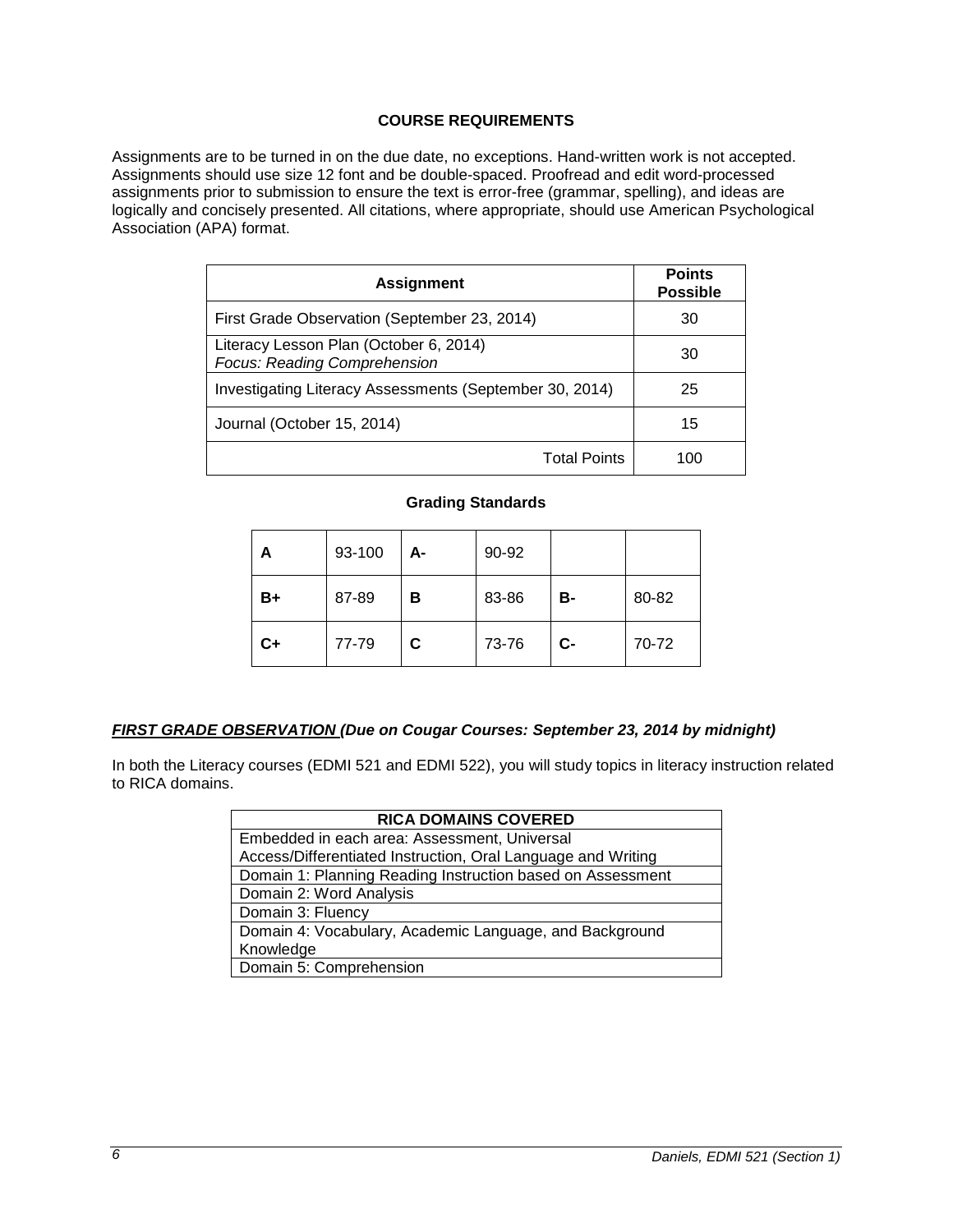You will spend one morning (2 to 2  $\frac{1}{2}$  hours) in a first grade classroom of your choice to observe literacy instruction. Including as many of the following as possible:

- Phonemic Awareness
- Concepts About Print
- Phonics Instruction
- Spelling Instruction
- Reading Comprehension-Narrative
- Supporting Reading through Oral and Written Language Development
- Vocabulary Development
- **Writing**

Then reflect upon what you saw, how it connected (or did not connect) to the theories you are learning this semester, and why the teacher made the pedagogical decisions that he/she did. Try to answer the following questions in your reflection:

- 1. How was the room organized, the physical layout?
- 2. Was there a classroom library? Was it organized in any particular way?
- 3. What opportunities did students have for independent reading? Did they choose what they read?
- 4. Did the teacher work in small groups? How were the groups organized? How were students placed in groups?
- 5. How did the teacher differentiate instruction? How did she meet the needs of all the students?
- 6. What was the rest of the class doing when the teacher worked in small groups?
- 7. What literacy concepts (see list above) did you observe?
- 8. What took place what was the nature of the instruction?
- 9. Did the teacher read aloud? What? For how long?
- 10. How much time was spent on reading instruction?
- 11. Was it a literacy rich environment? How so?
- 12. Was there evidence of student work in the room? What kind?
- 13. Did you see any kind of reading assessment? What was it? What was being assessed?
- 14. What else did you notice about early reading instruction?

Your final reflection will be a narrative about what you saw and your analysis of those observations.

## *ANNOTATED MENU OF ASSESSMENTS (Due on Cougar Courses: September 30, 2014 by midnight)*

This is designed to familiarize you with a variety of assessment tools and evidence of student learning. You will describe the process and purpose of various assessment tools, including entry-level, progressmonitoring, and summative. Complete the Menu Section and then choose two assessment tools from your menu and describe how the information from that assessment would or could inform your instruction. What would you do with the assessment information you have gathered about your student(s). You may use an example you have observed or create a scenario in which an assessment might help you understand what a student, a small group or a whole class knows and how that will inform your teaching.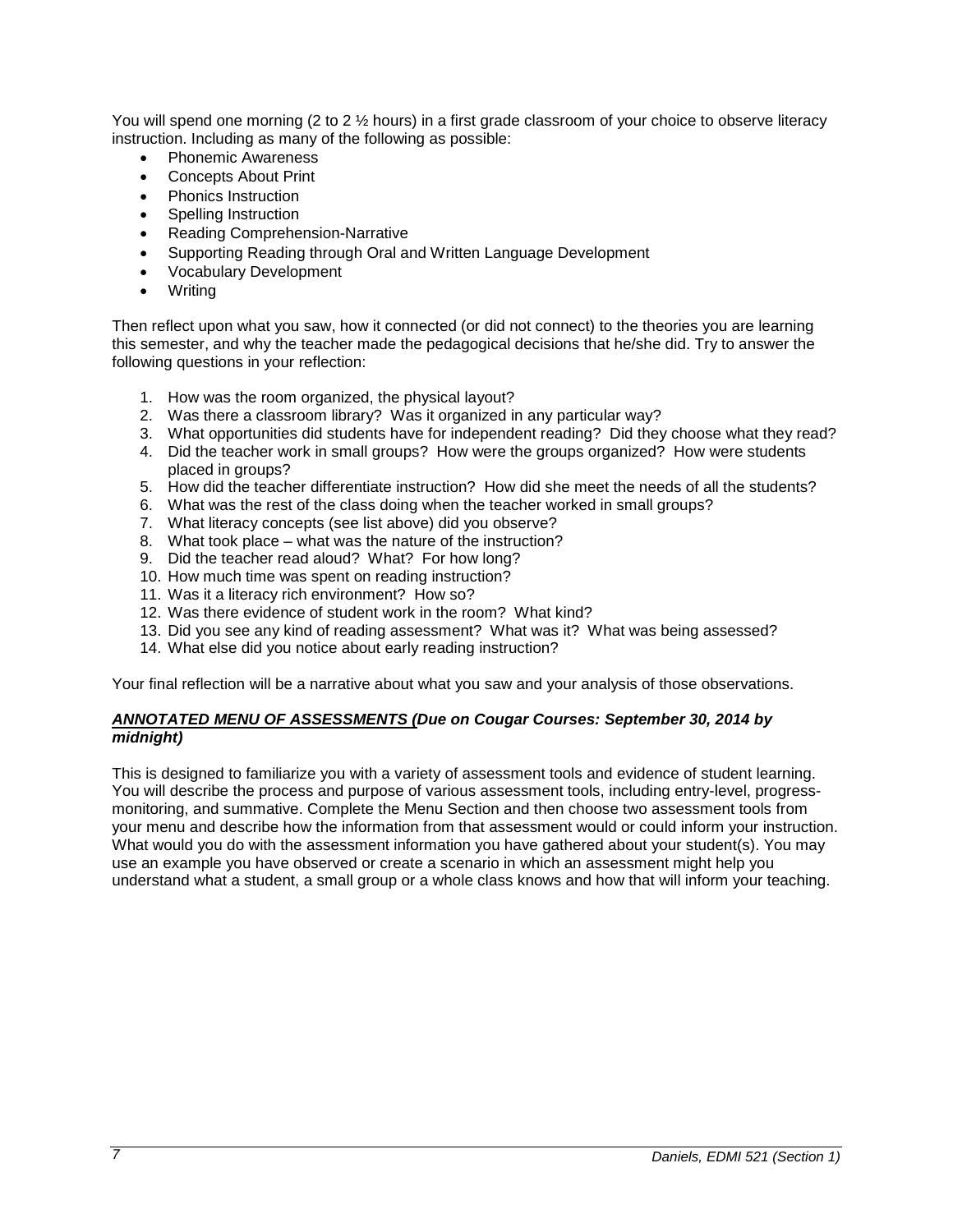For Menu Section, complete a descriptive list of 10 different assessments. Be complete in your descriptions.

| <b>MENU SECTION</b>                     |                                                                 |                                                      |                                                                     |                                                                    |
|-----------------------------------------|-----------------------------------------------------------------|------------------------------------------------------|---------------------------------------------------------------------|--------------------------------------------------------------------|
| Write the<br>name of the<br>assessment. | Is it entry-level,<br>progress-<br>monitoring, or<br>summative? | <b>Describe the</b><br>purpose of the<br>assessment. | Describe what the<br>assessor does and<br>what the student<br>does. | <b>Describe the kinds</b><br>of data the<br>assessment<br>creates. |
| 1.                                      |                                                                 |                                                      |                                                                     |                                                                    |
| 2.                                      |                                                                 |                                                      |                                                                     |                                                                    |
| 3.                                      |                                                                 |                                                      |                                                                     |                                                                    |
| 4.                                      |                                                                 |                                                      |                                                                     |                                                                    |
| 5.                                      |                                                                 |                                                      |                                                                     |                                                                    |
| 6.                                      |                                                                 |                                                      |                                                                     |                                                                    |
| 7.                                      |                                                                 |                                                      |                                                                     |                                                                    |
| 8.                                      |                                                                 |                                                      |                                                                     |                                                                    |
| 9.                                      |                                                                 |                                                      |                                                                     |                                                                    |
| 10.                                     |                                                                 |                                                      |                                                                     |                                                                    |

# *READING COMPREHENSION LESSON PLAN (Due on Cougar Courses: October 6, 2014 by midnight)*

Follow the lesson plan format you will learn in EDMI 511 with Professors McDaniel and Freeborn. Design a lesson where you teach a **reading comprehension strategy** to any grade level. It can be small group or whole group instruction just make sure that you are explicitly teaching the students one aspect of becoming a proficient reader. This lesson MUST explicitly teach a reading comprehension strategy, and the focus in 522 will be writing strategies. Examples of reading comprehension strategies are:

Make predictions Form hypothesis Support the hypotheses you make Monitor how well you comprehend while you read Form mental pictures while you read Summarize what you read Make inferences Ask questions of yourself while you read Use context clues to figure out words you don't know Sound out a word you don't know Choose books you can read Organize information while you read. Relate what you are reading to what you already know Recognize the main idea of a story Identify patterns in a text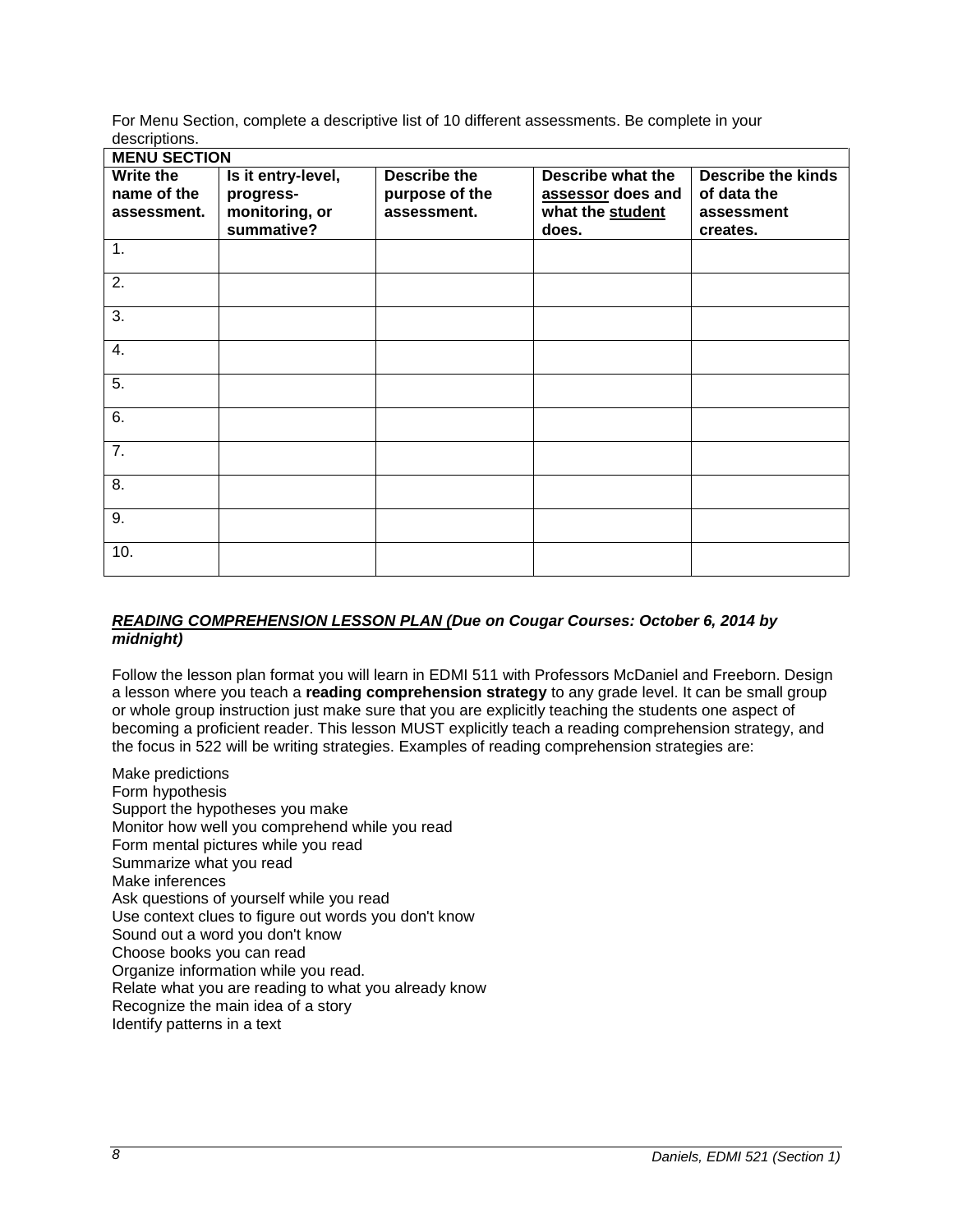# *JOURNAL (Due in class: October 15, 2014)*

You will engage in an ongoing discussion with your professor and your classmates about the readings and how they connect to our in-class discussions as well as your field experiences. Keep your reading notes in the same location as your notes from class. You will read each week's readings BEFORE class starts and respond to them in the journal. You may focus on one theme you notice or a question you have or you may respond with your overall thinking on the topic. Bring your journal to class each week because we will share the journals with each other and respond to each other's writing.